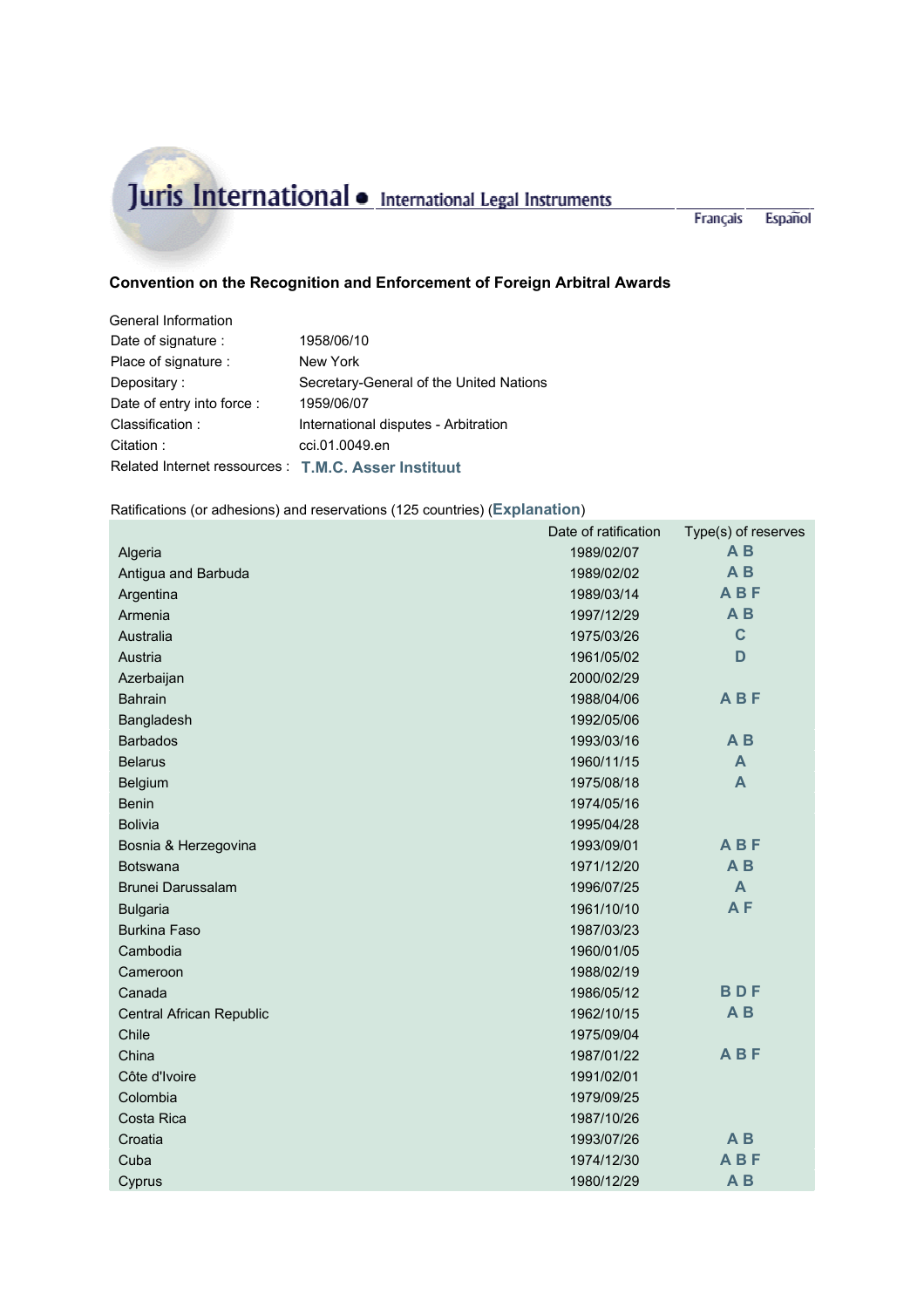| <b>Czech Republic</b>                           | 1993/09/30 | E              |
|-------------------------------------------------|------------|----------------|
| <b>Denmark</b>                                  | 1972/12/22 | <b>ABCF</b>    |
| Djibouti                                        | 1983/06/14 |                |
| Dominica                                        | 1988/10/28 |                |
| Ecuador                                         | 1962/01/03 | $A$ $B$        |
| Egypt                                           | 1959/03/09 |                |
| El Salvador                                     | 1998/02/26 |                |
| Estonia                                         | 1993/08/30 |                |
| Finland                                         | 1962/01/19 |                |
| France                                          | 1959/06/26 | <b>ACDF</b>    |
| Georgia                                         | 1994/01/02 |                |
| Germany                                         | 1961/06/30 | <b>ADF</b>     |
| Ghana                                           | 1968/04/09 |                |
| Greece                                          | 1962/07/16 | $A$ $B$        |
| Guatemala                                       | 1984/03/21 | A <sub>B</sub> |
| Guinea                                          | 1991/01/23 |                |
| Haiti                                           | 1983/12/05 |                |
| <b>Holy See</b>                                 | 1975/05/14 | $A$ $B$        |
| Honduras                                        | 2000/10/03 |                |
| Hungary                                         | 1962/03/05 | A <sub>B</sub> |
| India                                           | 1960/07/13 | A <sub>B</sub> |
| Indonesia                                       | 1981/10/07 | A <sub>B</sub> |
| Ireland                                         | 1981/05/12 | A              |
| Israel                                          | 1959/01/05 | F              |
| Italy                                           | 1969/01/31 |                |
| Japan                                           | 1961/06/20 | A              |
| Jordan                                          | 1979/11/15 | F              |
| Kazakhstan                                      | 1995/11/20 |                |
| Kenya                                           | 1989/02/10 | A              |
| Korea, Republic of                              | 1973/02/08 | $A$ $B$        |
| Kuwait                                          | 1978/04/28 | AF             |
| Kyrgyzstan                                      | 1996/12/18 |                |
| Lao People's Dem. Republic                      | 1998/06/17 |                |
| Latvia                                          | 1992/04/14 |                |
| Lebanon                                         | 1998/08/11 | A              |
| Lesotho                                         | 1989/06/13 |                |
| Lithuania                                       | 1995/03/14 | A              |
| Luxembourg                                      | 1983/09/09 | A              |
| Macedonia, The Former Yugoslav Republic of Mac. | 1994/03/10 | E              |
| Madagascar                                      | 1962/07/16 | A <sub>B</sub> |
| Malaysia                                        | 1985/11/05 | $A$ $B$        |
| Mali                                            | 1994/09/08 |                |
| Malta                                           | 2000/06/22 | AF             |
| Mauritania                                      | 1997/01/30 |                |
| <b>Mauritius</b>                                | 1996/06/19 | A <sub>C</sub> |
| Mexico                                          | 1971/04/14 |                |
| Moldova, Republic of                            | 1998/09/18 | A <sub>F</sub> |
| Monaco                                          | 1982/06/02 | A <sub>B</sub> |
| Mongolia                                        | 1994/10/24 | $A$ $B$        |
| Morocco                                         | 1959/02/12 | $\mathbf{A}$   |
| Mozambique                                      | 1998/06/11 | A              |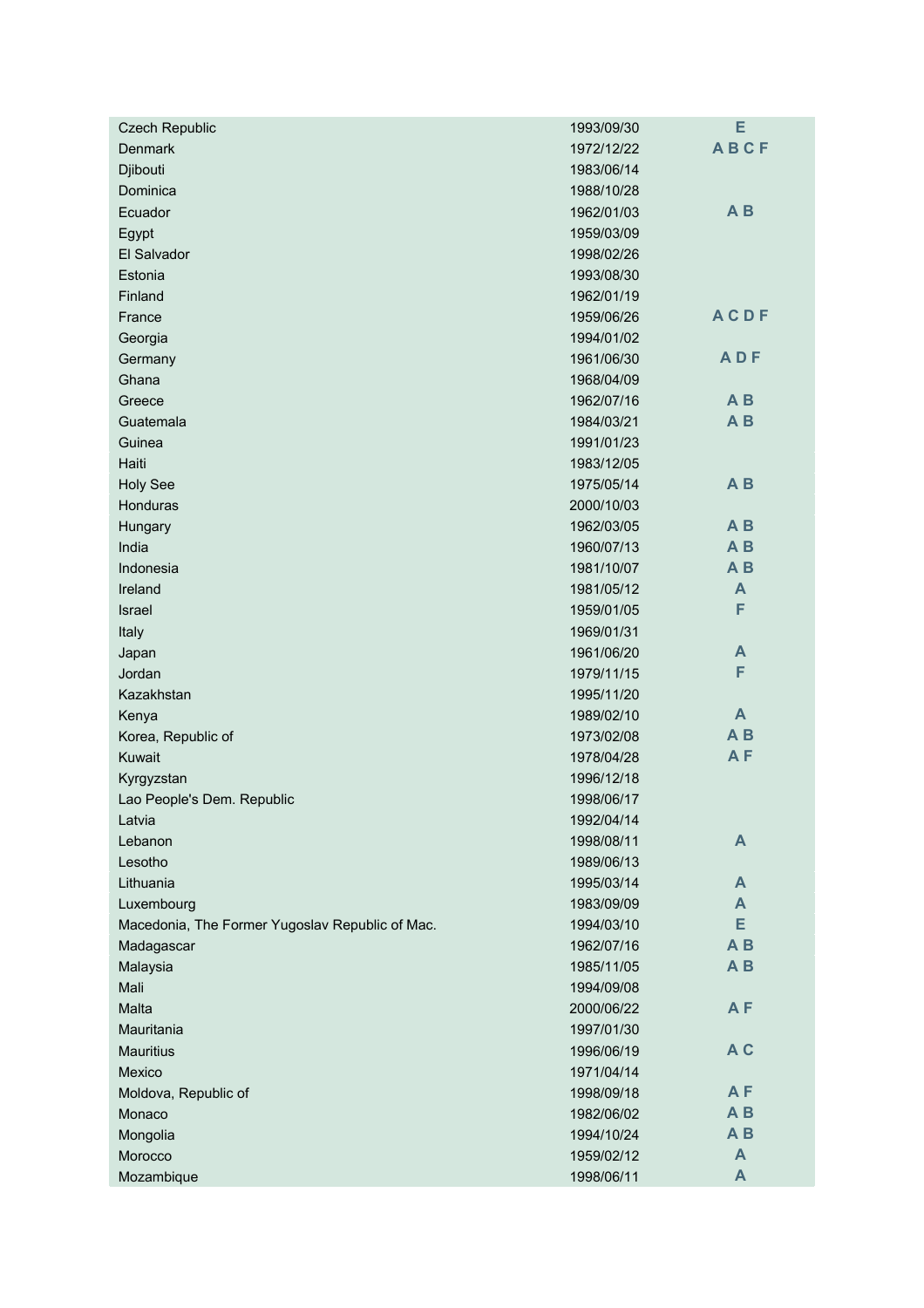| Nepal                            | 1998/03/04 | A <sub>B</sub>   |
|----------------------------------|------------|------------------|
| Netherlands                      | 1964/04/24 | A <sub>C</sub>   |
| New Zealand                      | 1983/01/06 | A <sub>F</sub>   |
| Niger                            | 1964/10/14 |                  |
| Nigeria                          | 1970/03/17 | A <sub>B</sub>   |
| Norway                           | 1961/03/14 | AF               |
| Oman                             | 1999/02/25 |                  |
| Panama                           | 1984/10/10 |                  |
| Paraguay                         | 1997/10/07 |                  |
| Peru                             | 1988/07/07 |                  |
| Philippines                      | 1967/07/06 | $A$ $B$          |
| Poland                           | 1961/10/03 | <b>ABF</b>       |
| Portugal                         | 1994/10/18 | <b>AF</b>        |
| Romania                          | 1961/09/13 | <b>ABF</b>       |
| <b>Russian Federation</b>        | 1960/08/24 | A <sub>F</sub>   |
| Saint Vincent and the Grenadines | 2000/09/12 | A <sub>B</sub>   |
| San Marino                       | 1979/05/17 |                  |
| Saudi Arabia                     | 1994/04/19 | A                |
| Senegal                          | 1994/10/17 |                  |
| Serbia and Montenegro            | 2001/03/12 | Е                |
| Singapore                        | 1986/08/21 | A                |
| Slovakia                         | 1993/05/28 | E                |
| Slovenia                         | 1992/07/06 | $A$ $B$          |
| South Africa                     | 1976/05/03 |                  |
| Spain                            | 1977/05/12 |                  |
| Sri Lanka                        | 1962/04/09 |                  |
| Sweden                           | 1972/01/28 |                  |
| Switzerland                      | 1965/06/01 | D                |
| Syrian Arab Republic             | 1959/03/09 |                  |
| Tanzania, U. R.                  | 1964/10/13 | A                |
| Thailand                         | 1959/12/21 |                  |
| <b>Trinidad and Tobago</b>       | 1966/02/14 | A <sub>B</sub>   |
| Tunisia                          | 1967/07/17 | $A$ $B$          |
| Turkey                           | 1992/07/02 | A B              |
| Uganda                           | 1992/02/12 | $\blacktriangle$ |
| Ukraine                          | 1960/10/10 | AF               |
| United Kingdom                   | 1975/09/24 | <b>ACF</b>       |
| <b>United States</b>             | 1970/09/30 | <b>ABCF</b>      |
| Uruguay                          | 1983/03/30 |                  |
| Uzbekistan                       | 1996/02/07 |                  |
| Venezuela                        | 1995/02/08 | $A$ $B$          |
| Viet Nam                         | 1995/09/12 | <b>ABF</b>       |
| Zimbabwe                         | 1994/09/29 |                  |
| Updated on: 24/10/2002           |            |                  |

*Legend :*

| Reservation A Reservation or declaration made in accordance with article 1(3) of the Convention. (Reservation<br>of reciprocity) |
|----------------------------------------------------------------------------------------------------------------------------------|
| Reservation B Reservation or declaration made in accordance with article 1(3) of the Convention. (Commercial<br>reservation)     |